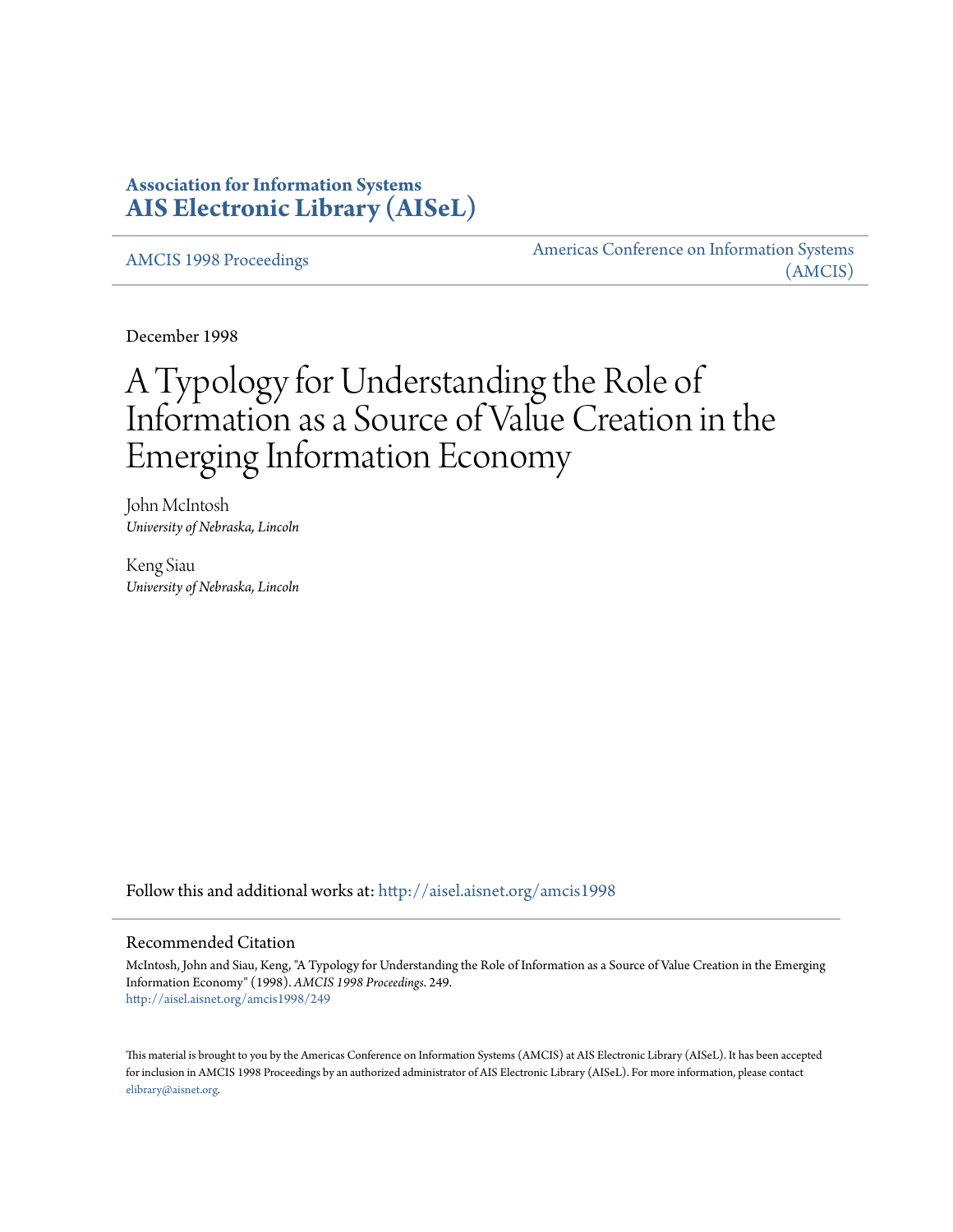## **A Typology for Understanding the Role of Information as a Source of Value Creation in the Emerging Information Economy**

### **John C. Mc Intosh Keng Siau** University of Nebraska, Lincoln

#### **Introduction**

Today's economy is increasingly driven by the integration of information in many aspects of business. Greater information intensity in industries such as hospital supply and express package delivery is causing a fundamental transformation in the way firms conduct business, the menu of competitive choices that they are faced with, and the need to continuously keep ahead of competitors. Information driven businesses appear to adopt several competitive or operating innovations. These include: mass customization or the creation of customized products which offer virtually individualized products to customers in mass markets (Pine, 1993); disintermediation or the creation of direct links between producers and consumers such that traditional intermediaries such as wholesalers and retailers are removed from the value-added chain in an industry (Office of Technology Assessment, 1994; Benjamin and Wigand, 1995); self-design of products by customers as firms allow them to design products in-house and then transmit production specifications directly to suppliers; faster response times as direct communication links between customers and suppliers enable reduced order entry and processing cycles and on-demand production (Keen, 1993); and lower transaction costs arising from expanded use of single-source electronic sales channels (Picot and Kirchner, 1987).

This research seeks to forward understanding of sources of value creation in an environment that is increasingly information rich. It therefore focuses on the nature of information itself as a resource, the effective management of which, might be a source of competitive advantage. Implicit in this assertion is the belief that the mere possession of information technology is not a source of competitive advantage. Hence, we focus not on the management of information technology, but on the ways that information itself may be used to reduce production costs, enhance coordination both within and outside the boundaries of the firm, and enhance new product development. The convergence of information, physical products, and services is becoming a particularly powerful driver of value creation in the form of fusion products which embody all three elements (Goldman et al, 1995). Toward this end we propose two fundamental research questions. How can information pertaining to value creation activities be classified? Do firms go through distinct evolutionary stages in information management as they use more sophisticated types of information?

To answer the foregoing, we need to be able to categorize different types of information based on their features, usage, and impact on competitive advantage. The reader should note that in creating this classification scheme we consider only information that is used in the firm's value chain and in the value chain of it's customers.

#### **Literature Review**

Machlup (1980) suggested that information can be classified into five types: practical, intellectual, pastime, spiritual, and unwanted. Although interesting, this is of very little practical use in depicting the information content of value chain activities. Holsapple and Whinston (1996) proposed two main classification of knowledge: primary and secondary knowledge. The three primary types of knowledge are descriptive, procedural, and reasoning knowledge. The three secondary types of knowledge are linguistic, assimilative, and presentation knowledge. The classification scheme proposed by Holsappe and Whinston (1996) is targeted at Decision Support Systems. Though useful and applicable, it is not ideal for our research questions. Another alternative classification, intended for the health care professionals, distinguishes between professional knowledge and improvement knowledge (Batalden and Stolz 1993). In psychology, Anderson (1983) distinguished between the declarative and procedural knowledge. While important for the study of human cognition, this classification is too general for our purposes.

The question of an appropriate classification scheme may be solved by adopting one already in existence or building on existing schemes to design a classification suitable for understanding the role of information as a source of competitive advantage. In this paper we pursue the latter alternative.

#### **Theoretical Foundation**

To effectively and efficiently utilize information for competitive advantage, an organization needs to traverse a learning curve. Nolan (1979) argued that this evolution involves growth in technology and application development, changes in planning and control strategies, and changes in user involvement. He proposed a six-stage growth model: (i) initiation, (ii) contagion, (iii) control, (iv) integration, (v) data administration, and (vi) maturity. No stage of the learning curve, he stressed, can be circumvented. In other words, organizations need to experience growth associated with each evolutionary stage and no stage can be skipped because associated learning processes would be lost.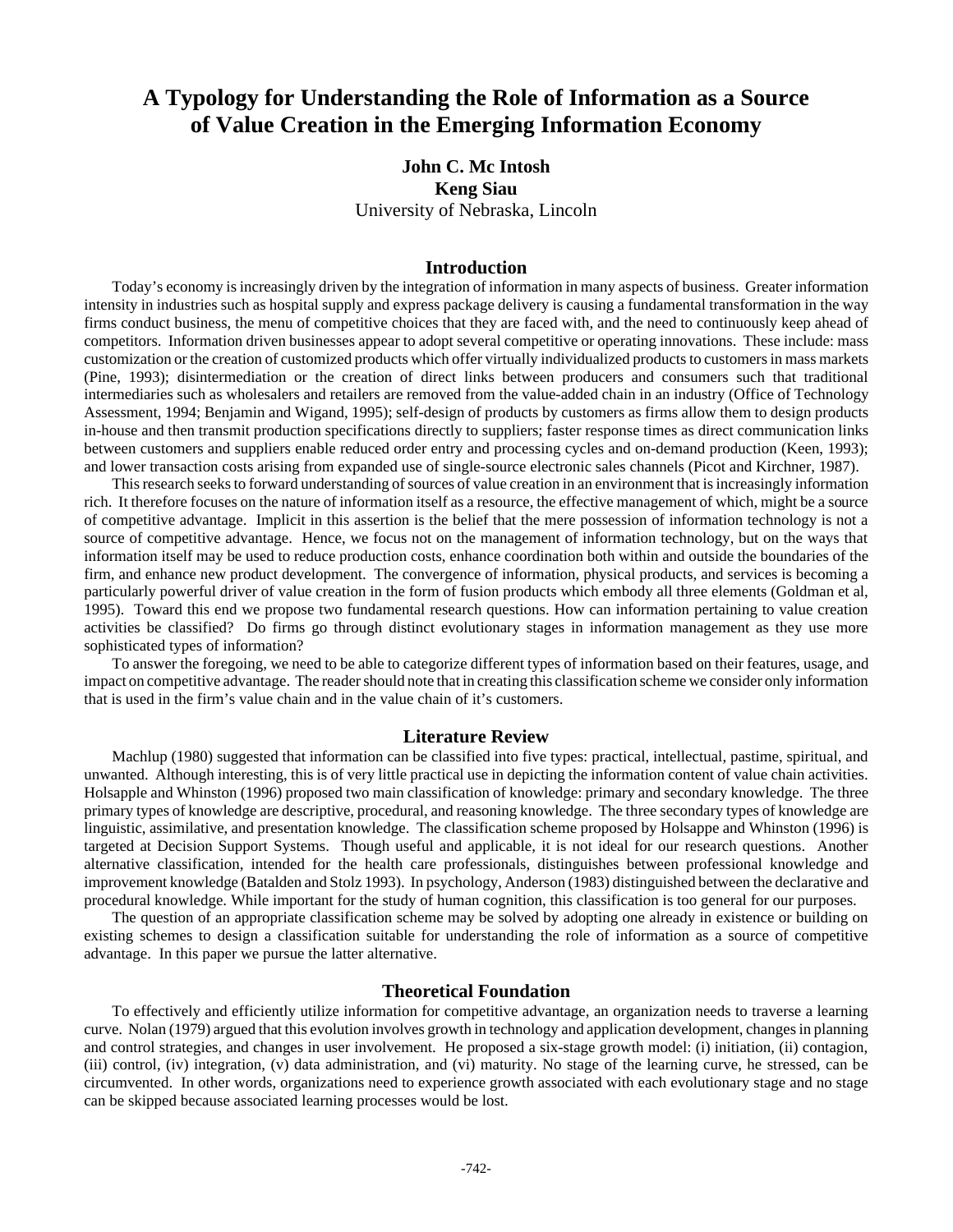Similarly, Schein proposed a framework depicting the evolution of new information technology within organizations that provides a holistic view of the organizational change process. Schein's phases include: (i) investment or project initiation, (ii) technology learning and adaptation, (iii) management control, and (iv) widespread technology transfer.

As such, the classification scheme developed for this research needs to represent this pattern of growth and evolution. The information needs to progress from simple to complex and parallel organization learning.

#### **Classification Scheme**

This section develops definitions of four types of information that the firm may use in activities recognized as sources of competitive advantage: creating value for customers, reducing production costs, and improving innovation activities with network partners. The four types of information are state information, procedural information, functional information, and behavioral/value information.

#### *State Information*

 Historical in nature, it provides a chronology of the way a product or service makes its way through the firm's value chain on its way to the customer's value chain. For example, General Motor's information system can provide information concerning the number and types of automobiles that are being shipped to a particular dealership. It may also provide information regarding the shipping date, expected time of delivery, and the vehicle's current location in the distribution system.

State information can be used by a firm to more efficiently and effectively operate its inventory system or to shorten delivery time to customers. Federal Express has used customer access to its state information concerning the location of packages in its delivery pipeline as a source of competitive advantage.

#### *Procedural Information*

Procedural information refers to the steps or protocols that are required to execute a process or perform a service. Procedural information for a service, such as issuing a home mortgage, may be represented as the steps associated with performing a credit check, conducting a title search, and issuing a payment. The readers should note that this information may also describe the organization's technologies that may are used in product creation, delivery, and service.

#### *Functional Information*

Functional information describes how components and/or subsystems of a tangible product interact and how these interactions give rise to the performance features that characterize the product. Functional information arises from what is commonly known as engineering knowledge. It is grounded in an understanding of the technologies that constitute the product and how variations in these technologies can affect overall system performance. Drawing on a computer analogy, functional information regarding microprocessor speed, access time of the hard drive, and the amount of RAM in a computer permits engineers to design systems with differing performance characteristics.

Functional information may be used to create competitive advantage in the form of reduced product development times by allowing the firm to delegate responsibility for development of subsystems or components to specialized internal departments or to external specialists. Functional information may also be useful in reducing the cost associated with product development since knowledge of subsystems and the interface details of each can be used to simulate product performance characteristics when different subsystems or components are substituted into the design. Similarly, pharmaceutical companies are employing detailed knowledge functional information concerning the interaction of organic and inorganic chemicals to identify combinations of chemicals which have useful pharmaceutical effects.

#### *Behavioral /Value Information*

This refers to the way in which systems including humans interact under different environmental conditions and in conjunction with different stimuli. This information is probably the most abstract and may be used to predict the future actions of systems and/or customer segments. For example, capturing information about individual customers and buying preferences might allow the firm to create a model of consumer preference for particular product offerings and thus enable it to fine tune its marketing and sales initiatives.

#### **Conclusion**

The preceding information typology spans the spectrum from very simple, static information (state information) to high level, abstract information about drivers of behaviors of complex systems (behavioral/value information). We observe that many exemplars of competitive uses of information technology such as FedEx and Baxter International using state information to create a competitive edge over rivals. We also observe firms such as Toyota and Chrysler using procedural information regarding manufacturing protocols and functional information concerning vehicle system design to quickly and economically perform key activities by linking their value chains with those of suppliers and venture partners. Firms in financial services and insurance use behavioral information. This typology is different from preceding classificatory schemes in that it focuses on the value creation aspect of information. By so doing, it forwards our understanding of sources of competitive advantage in today's